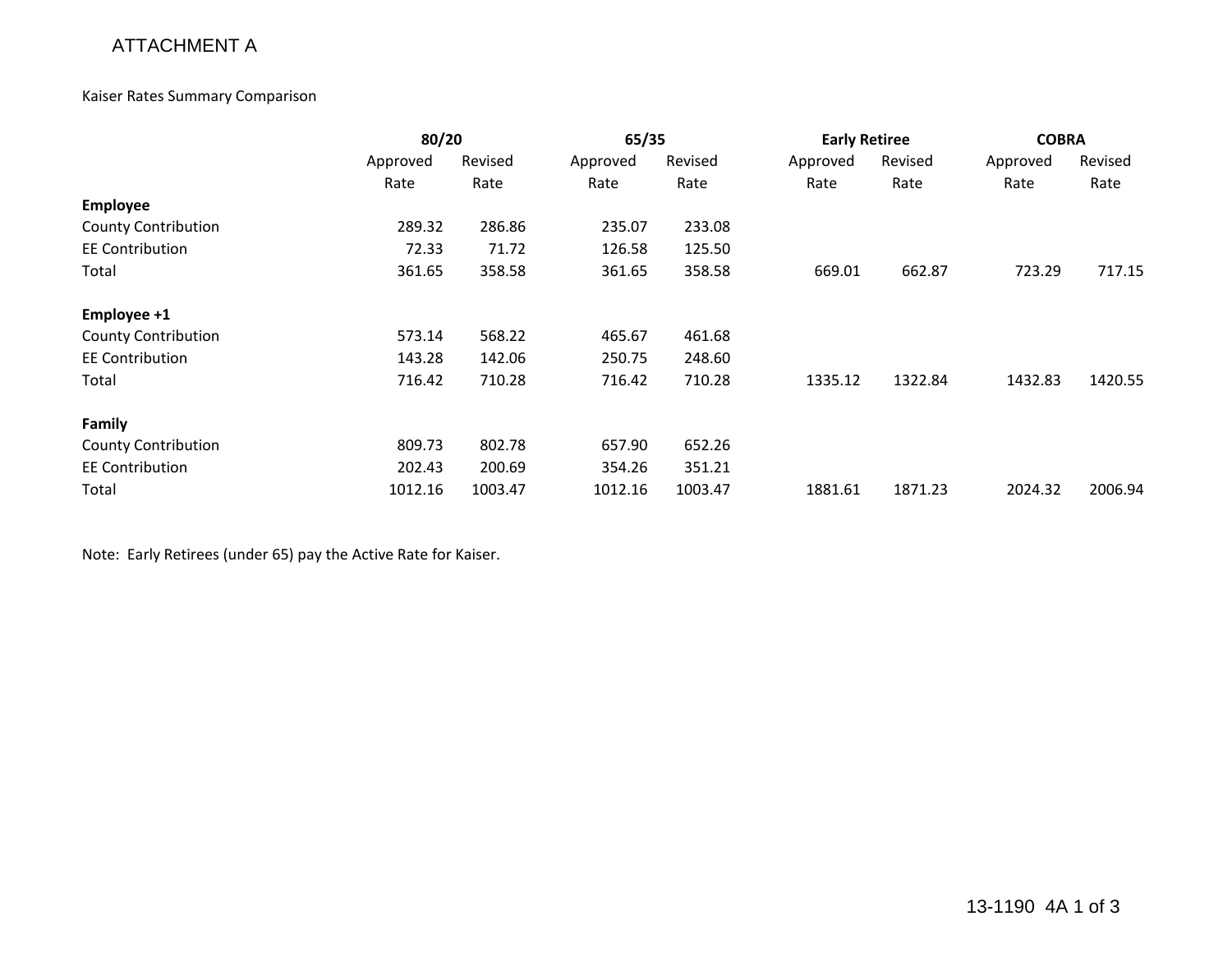# ATTACHMENT A

Estimated Refund (unaudited)

|                     | #EE | <b>Total Refund</b> | <b>EE Refund</b> | <b>ER Refund</b> |
|---------------------|-----|---------------------|------------------|------------------|
| December 2013       |     |                     |                  |                  |
| Employee            | 186 | \$1,138.97          | \$257.73         | \$881.24         |
| Employee +1         | 143 | \$1,756.04          | \$383.44         | \$1,372.60       |
| Family              | 207 | \$3,588.97          | \$927.66         | \$2,661.31       |
| January 2014        |     |                     |                  |                  |
| Employee            | 188 | \$1,154.32          | \$263.10         | \$891.22         |
| Employee +1         | 144 | \$1,768.32          | \$386.82         | \$1,381.50       |
| Family              | 210 | \$3,641.11          | \$940.69         | \$2,700.42       |
| February 2014       |     |                     |                  |                  |
| Employee            | 190 | \$1,166.60          | \$266.78         | \$899.82         |
| Employee +1         | 143 | \$1,756.04          | \$384.36         | \$1,371.68       |
| Family              | 214 | \$3,701.94          | \$959.38         | \$2,742.56       |
| <b>March 2014</b>   |     |                     |                  |                  |
| Employee            | 191 | \$1,172.74          | \$267.09         | \$905.65         |
| Employee +1         | 143 | \$1,756.04          | \$382.52         | \$1,373.52       |
| Family              | 213 | \$3,701.94          | \$956.77         | \$2,745.17       |
| April 2014          |     |                     |                  |                  |
| Employee            | 192 | \$1,178.88          | \$267.40         | \$911.48         |
| Employee +1         | 142 | \$1,737.62          | \$378.84         | \$1,358.78       |
| Family              | 217 | \$3,771.46          | \$975.89         | \$2,795.57       |
| May 2014 (ESTIMATE) |     |                     |                  |                  |
| Employee            | 192 | \$1,178.88          | \$267.40         | \$911.48         |
| Employee +1         | 142 | \$1,737.62          | \$378.84         | \$1,358.78       |
| Family              | 217 | \$3,771.46          | \$975.89         | \$2,795.57       |
| <b>Totals</b>       |     | \$39,678.95         | \$9,620.59       | \$30,058.36      |
| Avg Refund - EE     |     |                     | 8.31             |                  |
| Avg Refund - EE + 1 |     |                     | 16.12            |                  |
| Avg Refund - Family |     |                     | 26.88            |                  |